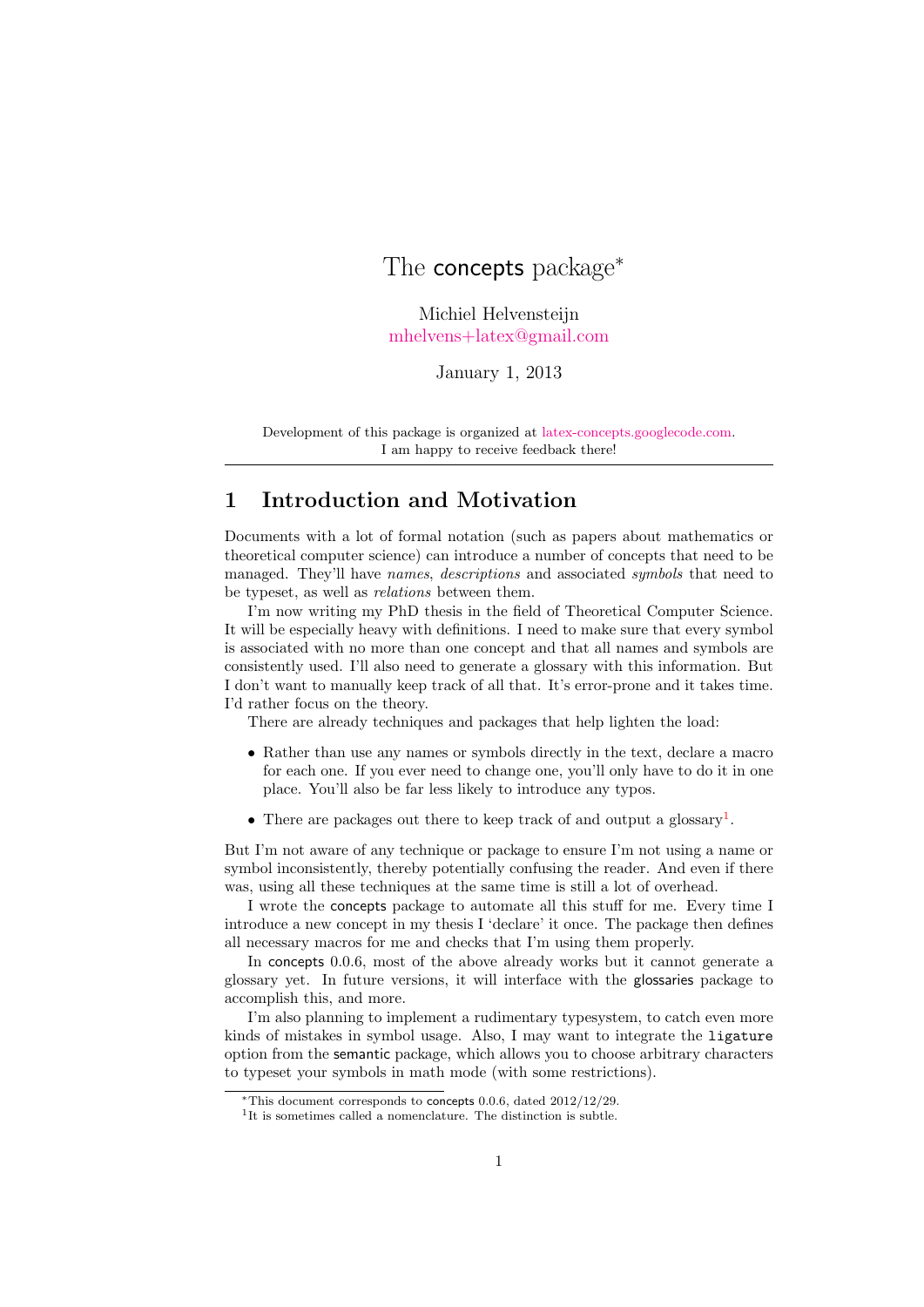## 2 Usage

Every concept first has to be declared using the \NewConcept macro. Afterwards, its name and associated symbols can by typeset using other macros.

\NewConcept  ${\langle concept~key\rangle} {\{\langle options\rangle\}}$ 

Every concept needs a unique  $\langle concept\ key\rangle$ , by which it will be identified for the rest of the document. This key can also be used to automatically derive the name of the concept as well as the macro used to typeset the name.

Then you'll want to add  $\langle options \rangle$ . This argument takes a comma-separated list of key=value pairs. The following is a list of available options. Note that the option names are case-sensitive:

```
name the name of the concept
      — default: \langle concept\;key\rangle
```
- Name the capitalized name of the concept, for use in the beginning of a sentence — default:  $\langle name \rangle$  with the first letter capitalized
- plural the plural form of the name — default:  $\langle name \rangle$ s
- Plural the capitalized, pluralized name of the concept — default:  $\langle plural \rangle$  with the first letter capitalized
- namecmd the 'short' command that may be used to typeset the name of this concept; this option \*has\* to be specified for any command to be defined, but the =value part may be omitted to get the default — default:  $\langle \langle \text{concept } \text{key} \rangle$
- symbols a comma-separated list of symbols that may represent instances of this concept, delimited by curly brackets — default: {} (the empty list)

symbolcmd the 'short' command that may be used to typeset a specific symbol

Here are a few examples which will also be used to illustrate the other commands:

| \NewConcept{swproduct}{  |  |               |  |                                                  |
|--------------------------|--|---------------|--|--------------------------------------------------|
| name                     |  |               |  | = software product, % options 'plural', 'Plural' |
| Name                     |  |               |  | = Software Product, % are implicitly defined     |
| namecmd                  |  | $=$ \product, |  | % defines \product                               |
| symbols = $\{p\}$ ,      |  |               |  | % p represents a product                         |
| symbolcmd = $\mathbf{p}$ |  |               |  | % defines \p                                     |
|                          |  |               |  |                                                  |

```
\let\delta\relax \let\d\relax % I won't be using these
\NewConcept{delta}{
    namecmd, \frac{1}{2} and \frac{1}{2} are \frac{1}{2} and \frac{1}{2} are \frac{1}{2} and \frac{1}{2} are \frac{1}{2} and \frac{1}{2} are \frac{1}{2} and \frac{1}{2} are \frac{1}{2} and \frac{1}{2} are \frac{1}{2} and \frac{1}{2} are \frac{1}{2} and \fracsymbols = \{x, y, z\}, \frac{2}{3} \frac{2}{3} \frac{2}{3} \frac{2}{3} \frac{2}{3} \frac{2}{3} and z represent deltas
    symbolcmd = \d \frac{1}{2} & defines \d
}
```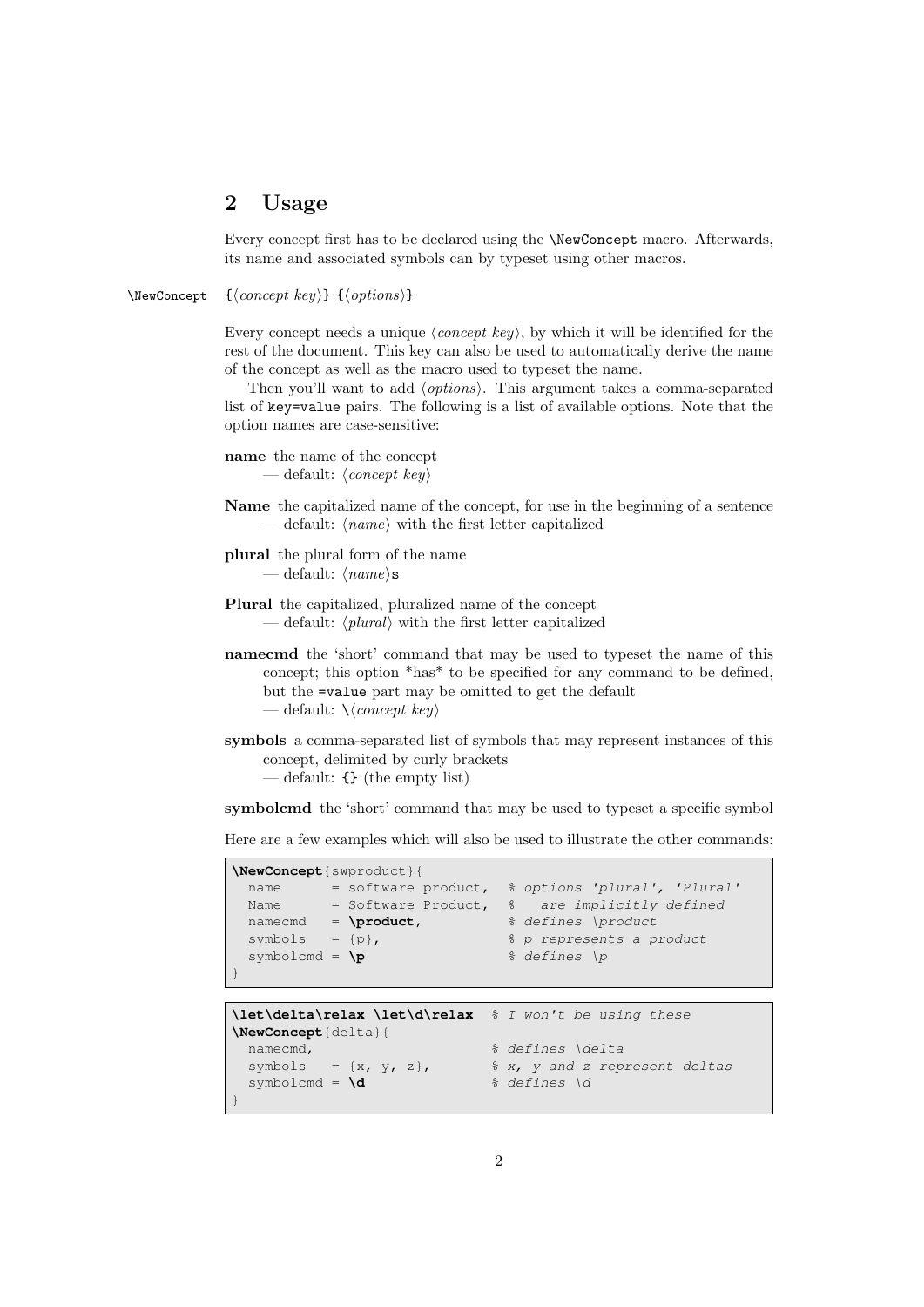There are certain restrictions on new concept declarations. You may not use the same  $\langle concept\; key \rangle$  more than once. You may not use the same symbol for more than one concept (this is a feature; the package will report an error if you do). Also, both  $\langle \textit{named} \rangle$  and  $\langle \textit{symbolcmd} \rangle$  are subject to the rules governing \newcommand. They may not be reused, or you will see a standard LATEX error. Finally, any value you supply must behave properly in an expansion-only context, e.g. be robust.

\ConceptOption { $\langle concept\ key\rangle$ } { $\langle option\ key\rangle$ }

This command can be used to get back any option value given a specific  $\langle concept\ key\rangle$  and  $\langle option\ key\rangle$ . For example:

**\ConceptOption**{delta}{Plural} Deltas **\edef\prd**{**\ConceptOption**{swproduct}{namecmd}}% {**\ttfamily\expandafter\detokenize\expandafter**{**\prd**}}% expands to ``**\prd**''. \product expands to "software product".

\ConceptOption is 'fully expandable', meaning that it can expand at least down to the value that was given to the option. (This is not (yet) guaranteed for the other commands.)

As you can observe from the \product example above, options that expect a command sequence are stored with an accompanying \noexpand. That means that in an \edef context, \ConceptOption expands down to the stored command but no further. After that you can expand it further if you wish.

\ConceptName  $\lceil \uparrow \rceil \lceil * \rceil$  {\concept key}}

With this command you can typeset the name of the concept with  $\langle concept\;key\rangle$ in any of four forms. The ^ modifier gives you the capitalized version. The \* modifier gives you the plural version. The combination gives you both. The order between ^ and \* doesn't matter.

**\ConceptName**ˆ\*{delta} can transform a **\ConceptName**{swproduct}. Deltas can transform a software product.

 $\langle \textit{named} \rangle \quad [\hat{\ } \cdot \] [\ * \]$ 

This is the 'short' version of \ConceptName, specific for each concept that was declared with the namecmd option. It supports the same modifiers.

**\delta**ˆ\* can easily transform a **\product**. Deltas can easily transform a software product.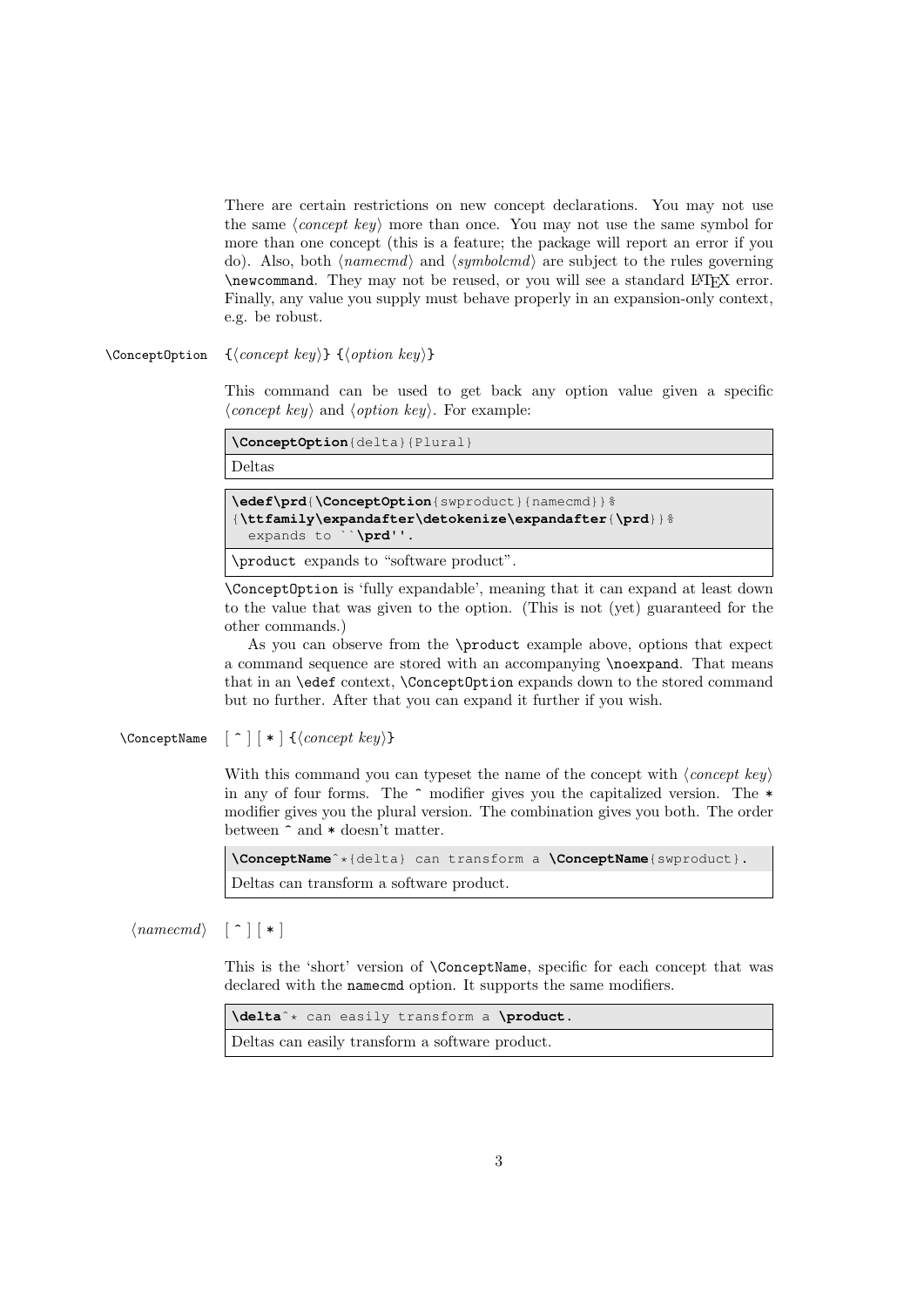#### $\text{ConceptSymbol} \quad {\text{concept key}} {\text{[symbol index]}}$

This command typesets a specific symbol associated with a a given concept. It is always typeset in math mode. Specify the concept with the  $\langle concept\; key \rangle$  and the symbol with the  $\langle symbol\ index \rangle$ .

The index is 1-based and points to a place in the symbol list provided with the concept options. If a concept has only one allocated symbol the index may be omitted. If there is more than one symbol, the index is mandatory.

**\product**ˆ\* have symbols like **\ConceptSymbol**{swproduct}. Software products have symbols like p. \$**\ConceptSymbol**{delta}[2] **\cdot \ConceptSymbol**{delta}[1] = **\ConceptSymbol**{delta}[1] **\cdot \ConceptSymbol**{delta}[2]\$  $y \cdot x = x \cdot y$ 

 $\langle symbolcmd \rangle$  [  $\langle symbol~index \rangle$  ]

This is the 'short' version of \ConceptSymbol, specific for each concept that was declared with the symbolcmd option. The optional index is given directly following the command itself. It doesn't need any delimiters. However, you are allowed to use square brackets. See the list-variation of this short command below.

| $\vert \S(\dagger) \cdots \dagger \dagger \rangle$ (\p) = \d2 (\d1 (\p) ) = \d2 (\p') = \p''\$ |
|------------------------------------------------------------------------------------------------|
| $(y \cdot x)(p) = y(x(p)) = y(p') = p''$                                                       |

As you can see, this short construct requires a lot less space than the full \ConceptSymbol command, so its use is recommended for readability.

\ConceptSymbols  $\{ \langle concept \; key \rangle\}$  [ $\langle segmentor \rangle$ ] [ $\langle last \; separation \rangle$ ]  $\{ \langle symbol \; indices \rangle\}$ 

This command typesets a  $\langle separator \rangle$  separated list of symbols associated with the given concept, optionally with a different  $\langle last\,\,separation\rangle$ . Specify the concept with the  $\langle concept\ key\rangle$  and the symbol-list with the  $\langle symbol\ indices\rangle$ .  $\langle separation\rangle$ defaults to, and  $\langle$ *last separator* $\rangle$  defaults to  $\langle$ *separator* $\rangle$ . The whole list is typeset in math mode, so if you'd like a non-math delimiter, you need to use \$ tokens.

The indices are 1-based and point to a place in the symbol list provided with the concept options. The index-list is mandatory, but can be empty.

The symbols **\ConceptSymbols**{delta}{1,2,3} represent **\delta**\*.

The symbols  $x, y, z$  represent deltas.

\$\{**\ConceptSymbols**{delta}[;]{1,1,1}\}\$ contains only **\d**1.

 ${x; x; x}$  contains only x.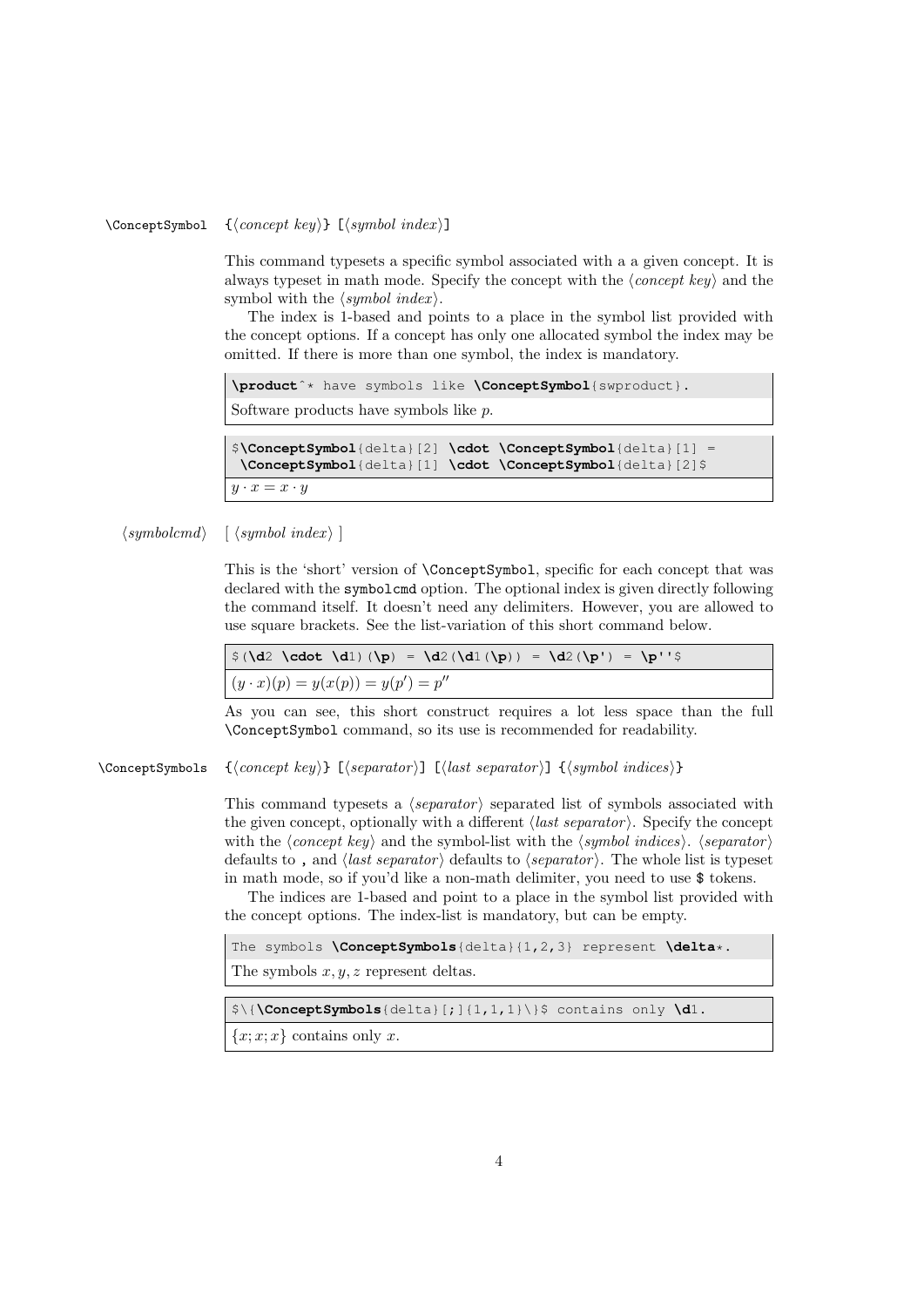What about **\ConceptSymbols**{delta}[, ][\$ and \$]{3, 2, 1}?

What about  $z, y$  and  $x$ ?

xx**\ConceptSymbols**{delta}{}xx xxxx

If you need any symbol in the resulting list to have some decoration (like a prime, subscript or superscript) you can decorate the corresponding index accordingly. This currently only works for decorations that would be specified *after* the symbol. Each element of  $\langle symbol\ indices \rangle$  still needs to start with the index itself:

```
\ldots such as the symbols in
  $(\ConceptSymbols{delta}{1_1, 2'', 3ˆ{\d1(\p)}})$.
... such as the symbols in (x_1, y'', z^{x(p)}).
```
 $\langle symbolcmd\rangle$  [ $\langle symbol~indices\rangle$ ]

This is the 'short' version of \ConceptSymbols, specific for each concept that was declared with the symbolcmd option. The  $\langle symbol\ indices \rangle$  list needs to be delimited by square brackets as shown below.

```
$\forall \d[1,2] \in D:\ \d1 \| \d2\ \Rightarrow\ {}
  \exists \d[3'] \in D:\ \d1 \prec \d3' \land \d2 \prec \d3'$
\forall x, y \in D: x \land y \Rightarrow \exists z' \in D: x \prec z' \land y \prec z'xx\d[]xx\p[]xx
xxxxxx
```
 $\Comcept$ NameAndSymbols  $\lceil \cdot \rceil$  { $\cong$  {concept key} [ $\cong$  [(separator)] [(last separator)] { $\cong$  {symbol indices}}

This command is the 'hybrid' version of \ConceptName and \ConceptSymbols. It typesets the name of the concept followed by a  $\langle separator \rangle$  separated list of symbols associated with the given concept, optionally with a different  $\langle last \rangle$ separator). Specify the concept with the  $\langle concept\;key\rangle$  and the symbol-list with  $\langle symbol\ indices \rangle$ .  $\langle separation\rangle$  defaults to, and  $\langle last\ separation\rangle$  defaults to \$ and \$. The name is typeset in text mode and the list is typeset in math mode.

The indices are 1-based and point to a place in the symbol list provided with the concept options. The index-list is mandatory and cannot be empty.

You can still supply the  $\hat{\ }$  modifier to capitalize the name but the choice between singular and plural form is determined by the number of  $\langle symbol indices \rangle$ .

```
We use \ConceptNameAndSymbols{delta}[, ][$ and also $]{1,2,3}.
We use deltas x, y and also z.
```
For some other neat tricks, read the documentation of **\ConceptSymbols** above.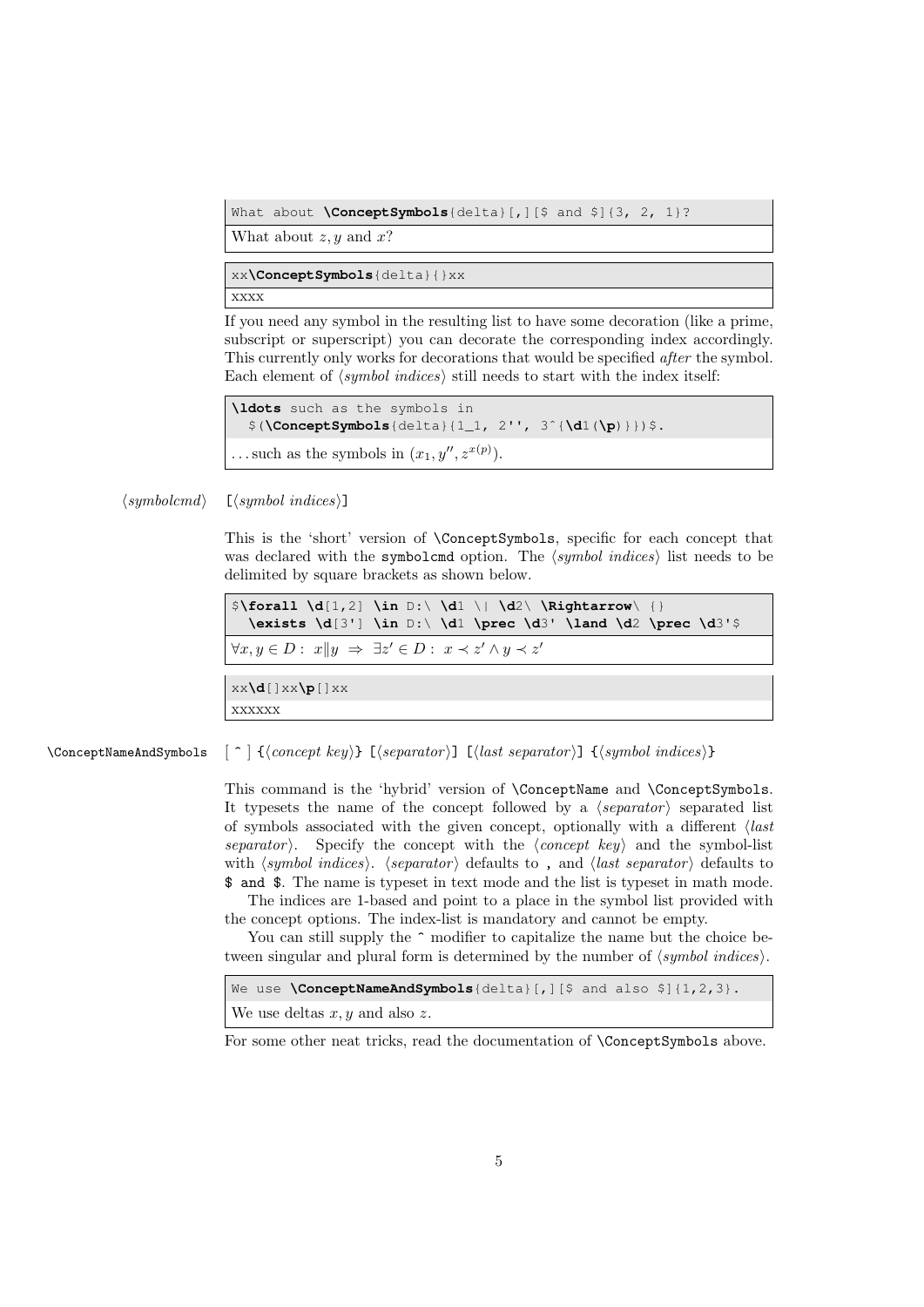#### $\langle \text{namecmd} \rangle \quad [\hat{\ } \; ] \; [\langle \text{symbol indices} \rangle]$

This is a 'short' version of \ConceptNameAndSymbols, specific for each concept that was declared with the namecmd option. The  $\langle symbol\ indices \rangle$  list needs to be delimited by square brackets as shown below. The list is comma-delimited and the last (or only) delimiter is the word 'and'.

| $\delta$ /delta <sup>2</sup> [1,2] come before $\delta$ /delta[3]. |
|--------------------------------------------------------------------|
| Deltas x and y come before delta z.                                |

## 3 Future Work

Everything up to this version of the package has been a bit of an experiment for me. A way to get me started. I may still fix one or two issues for the 0.0.x series, but I will soon start from scratch with all I've learned.

There will be two major changes starting from version 0.1.0. First of all, the package will be built on top of the glossaries package, which already does much of the work I'm now doing manually. This was always the plan, as we'll want to typeset a glossary with our concepts, and I don't want to reinvent the wheel. The glossaries package is actively developed and has a great amount of features we can take advantage of. Secondly, I will program the 0.1.0 series using LAT<sub>EX</sub>3.

Here is an incomplete list of the features I am planning to implement:

- full integration with the glossaries package
- typesetting a summary of the concepts introduced in each chapter / section
- management of tuples and sets of concept instances
- management of *subconcepts* plus a rudimentary typesystem that ensures concept instances are not used where a different concept is expected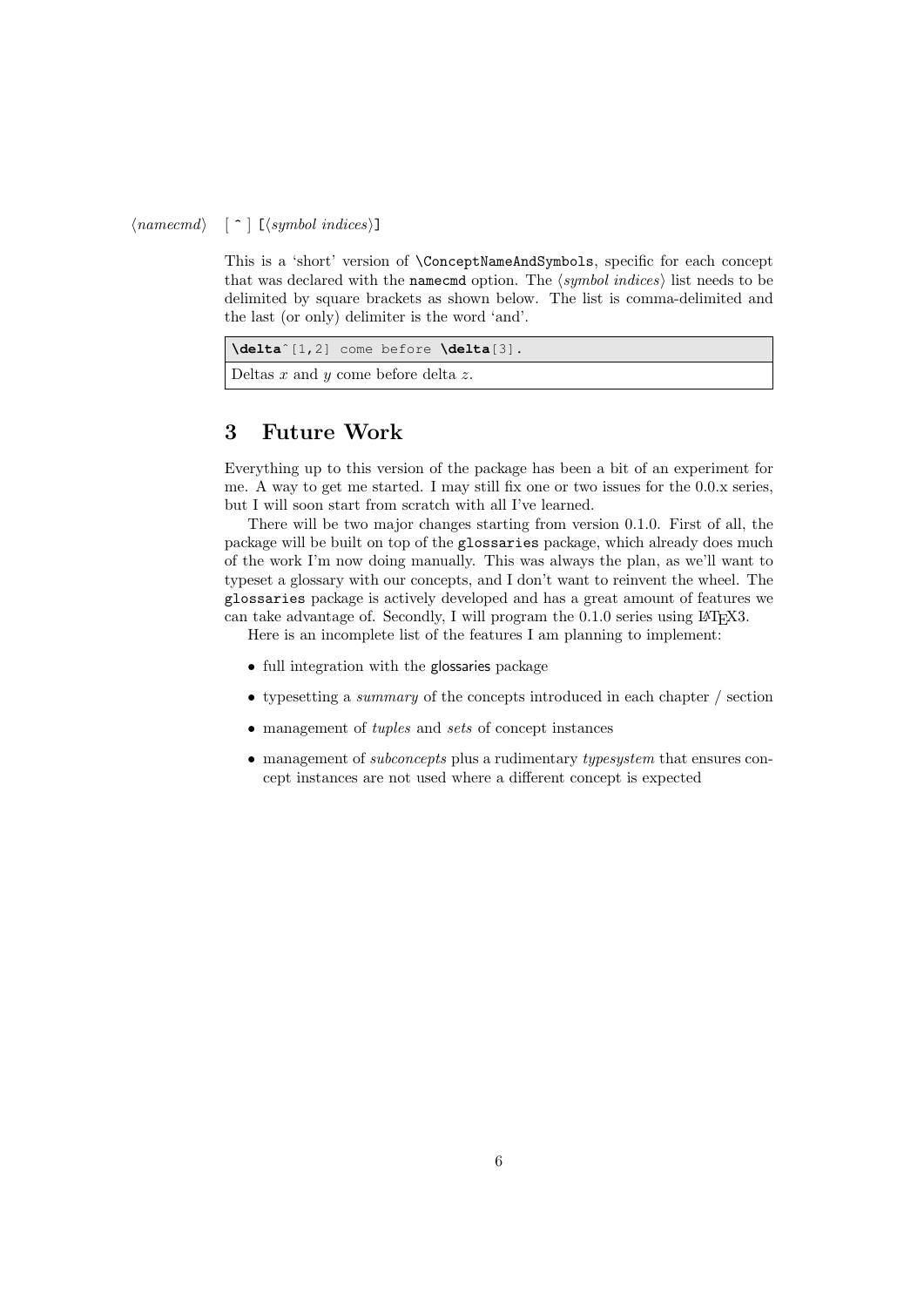## 4 Implementation

We now show and explain the entire implementation from concepts.sty.

### 4.1 Package Info

```
1 \NeedsTeXFormat{LaTeX2e}
2 \ProvidesPackage{concepts}[2012/12/29 0.0.6
3 managing names and symbols of document specific formal concepts]
```
### 4.2 Packages

These are the packages we'll need.

```
4 \RequirePackage{etextools}
5 \RequirePackage{nth}
6 \RequirePackage{xspace}
7 \RequirePackage{xparse} % 1
8 \RequirePackage{ltxkeys}[2012/11/17] % 2
9 \RequirePackage{xstring}
```
We need a very recent version of  $l$ txkeys in order to properly handle list-values. Note that xparse needs to be loaded before ltxkeys or things go wrong somehow.

### 4.3 Facilitating Easy Data Access

 $\csc$ d { $\langle identifier \rangle$ }

 $\csc\{identity\}$ 

This package needs to store and retrieve a lot of data. To make the rest of the code more readable, we define the following commands. They allow a more freeform description of the data.

\cnc@d returns a control sequence name that resolves to a specific piece of data in \csname context. We can get access to the data itself by using \cnc@g.

```
10 \newcommand*{\cnc@d}[1]{cnc@data@#1}
11 \newcommand*{\cnc@g}[1]{\csuse{\cnc@d{#1}}}
```
Both take an identifier of one the following shapes:

- concepts
- concept( $\langle name \rangle$ ).option( $\langle name \rangle$ )
- concept( $\langle name \rangle$ ).option( $\langle name \rangle$ ).given
- concept( $\langle name \rangle$ ).option( $\langle name \rangle$ ).count
- concept( $\langle name \rangle$ ).option( $\langle name \rangle$ ).index( $\langle number \rangle$ )
- symbol $(\langle name \rangle)$ .concept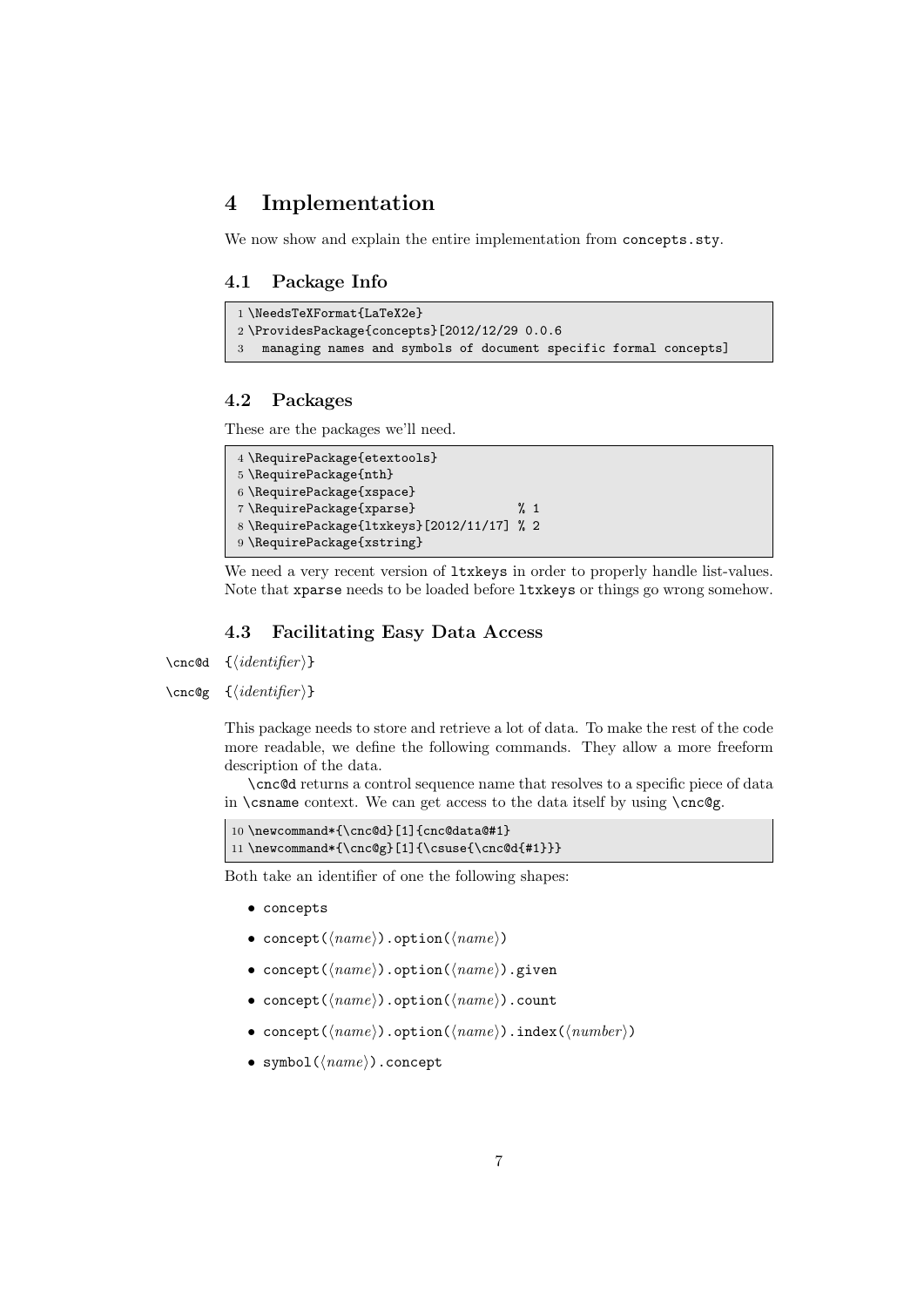### 4.4 Private General Purpose Macros and Toggles

 $\csc$ Qupper  $\{\langle string \rangle\}$ 

We're going to need a command that capitalizes the first letter of a string which fully expands its argument. So here it is.

12 \newcommand\*{\cnc@upper}[1]{\ExpandAftercmds\MakeUppercase{#1}}

\cnc@grabnumber  $\{ \{token\ sequence\ containing\ #1 \} \ [\ \langle number \rangle \ ]$ 

This is a command we're going to use for the automatically defined short symbol macros later. It has one 'real' mandatory argument and then it captures all numerals  $(0, ., 9)$  that follow it. These numerals are then substituted for all occurrences of #1 in the mandatory argument which is then 'returned'.

```
13 \newcommand{\cnc@grabnumber}[1]{%
14 \def\cnc@dowithnum##1{#1}%
15 \futuredef[0123456789]{\cnc@@n}%
16 {\expandafter\cnc@dowithnum\expandafter{\cnc@@n}}%
17 }
```
#### $\csc{svlistsize} {\langle \cos{h} \rangle } {\langle \cos{m} \cos{h} \rangle }$

This macro takes a comma-separated list of. . . anything, and stores its size in the given macro as a simple decimal string.

| 18 \newcounter{cnc@listsize}                                |  |  |  |
|-------------------------------------------------------------|--|--|--|
| 19 \newrobustcmd{\cnc@csvlistsize}[2]{%                     |  |  |  |
| \setcounter{cnc@listsize}{0}%<br>20                         |  |  |  |
| \def\do##1{\stepcounter{cnc@listsize}}\docsvlist{#1}%<br>21 |  |  |  |
| \edef#2{\arabic{cnc@listsize}}%<br>22                       |  |  |  |
| $23 \}$                                                     |  |  |  |

### 4.5 Private Specific-purpose Macros

 $\csc\operatorname{conceptname} {\langle plural \rangle} {\langle capitalized \rangle} {\langle plural \rangle} {\langleconcept\ key \rangle}$ 

This typesets the name of a specific concept in one of four forms. It can be capitalized or not; and it can be singular or plural. We define this private macro because there will be two public macros with this functionality and we want to define the behavior in only one place.

The first three arguments are xparse style booleans. The first and third are the same because the public macros allow both orders between the  $*$  and  $\hat{ }$  modifiers and we want to have a simple one-to-one mapping between their arguments and the arguments of this private macro.

24 \newcommand{\cnc@conceptname}[4]{%

We test if *both* the first and third arguments are true, meaning that the public command has two \* modifiers. If it does, we give a package error.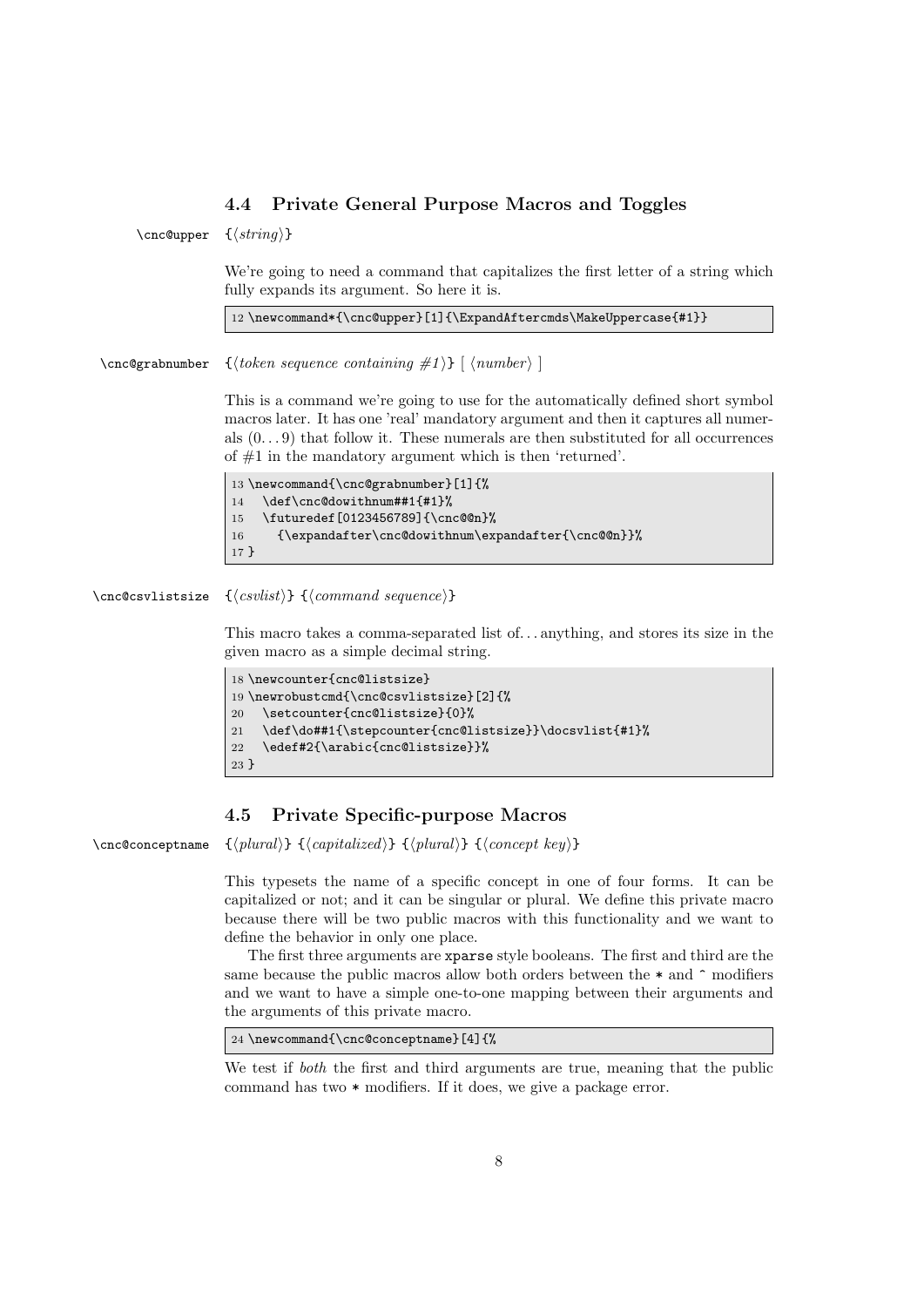```
25 \ifboolexpr{ test{\IfBooleanTF{#1}} and test{\IfBooleanTF{#3}} }{%
26 \PackageError{concepts}%
27 {You used the * modifier twice; once is enough}%
28 {I will pretend you just used one *.}%
29 }{}%
```
And then we simply typeset the correct value from our datastore.

```
30 \ifboolexpr{ test{\IfBooleanTF{#1}} or test{\IfBooleanTF{#3}} }{%
31 \IfBooleanTF{#2}%
32 {\cnc@g{concept(#4).option(Plural)}}%
33 {\cnc@g{concept(#4).option(plural)}}%
34 }{%
35 \IfBooleanTF{#2}%
36 {\cnc@g{concept(#4).option(Name)}}%
37 {\cnc@g{concept(#4).option(name)}}%
38 }%
39 }
```
 $\csc\os\{conceptsymbol \{concept\ key\} \}$  { $\{index\}$ }

This is the private macro which takes a concept key and an index and returns the corresponding symbol from our data-store. We use it in the public macros that offer this functionality.

The first thing we do is grab the prefix of the second argument that consists of numerals. The rest of the argument is simply left in the input stream afterwards.

```
40 \newcommand*{\cnc@conceptsymbol}[2]{%
41 \cnc@grabnumber{%
```
We check if an actual numerical value was passed.

\ifstrempty{##1}{%

No, we didn't get a numerical index. If there is only one symbol allocated to this concept, we don't care and return that symbol.

```
43 \edef\cnc@symbolcount{\cnc@g{concept(#1).option(symbols).count}}%
44 \ifnumcomp{\cnc@symbolcount}{=}{1}{%
45 \ensuremath{\cnc@g{concept(#1).option(symbols).index(1)}}%
46 }%
```
If there are multiple symbols, the lack of an index is ambiguous and we report a package error.

| 47 |                                                     |
|----|-----------------------------------------------------|
| 48 | \PackageError{concepts}%                            |
| 49 | {You didn't specify a number, but the '#1'          |
| 50 | \MessageBreak concept has more than one symbol      |
| 51 | allocated; please\MessageBreak specify a number     |
| 52 | to typeset a specific symbol}%                      |
| 53 | {I will pretend you didn't ask for a symbol here.}% |
| 54 | ጉ%                                                  |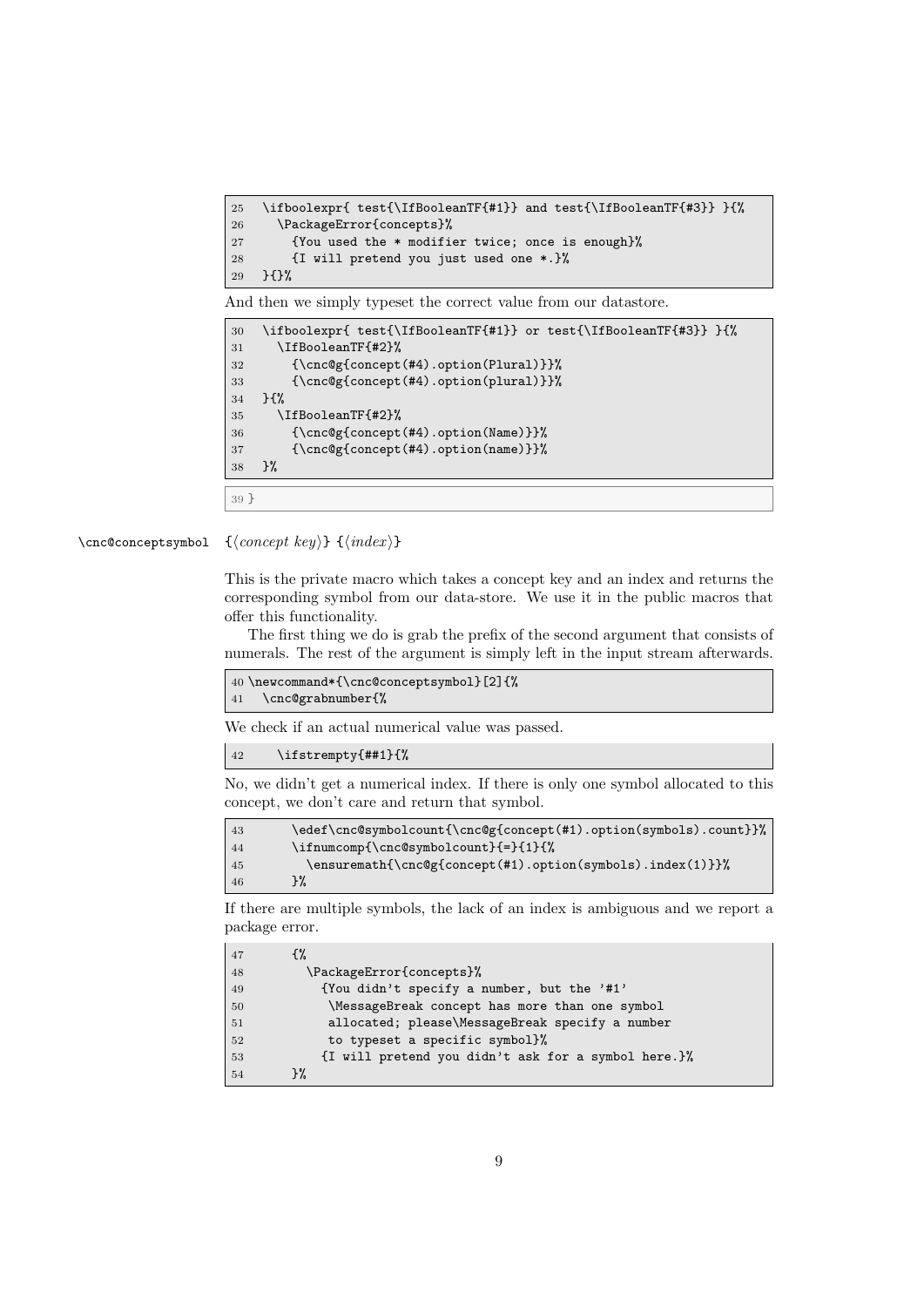}%

Now follows the 'else' branch: we did get a numerical index!

| 56 | €% |
|----|----|
|----|----|

We check whether it is larger than the number of symbols allocated to the concept.

| 157 | \edef\cnc@symbolcount{\cnc@g{concept(#1).option(symbols).count}}% |
|-----|-------------------------------------------------------------------|
| 58  | \ifnumcomp{##1}{>}{\cnc@symbolcount}{%                            |

If it is, we report an 'index out of bounds' error. We first prepare an appropriate sentence fragment so the error message becomes more readable.

| 59 | \edef\cnc@nth{##1\nthSuff0##1\delimiter}%                      |
|----|----------------------------------------------------------------|
| 60 | \ExpandNext\IfStrEq{\cnc@symbolcount}{0}{%                     |
| 61 | \edef\cnc@somany{no symbols}%                                  |
| 62 | }{\ExpandNext\IfStrEq{\cnc@symbolcount}{1}{%                   |
| 63 | \edef\cnc@somany{only 1 symbol}%                               |
| 64 | $H^{\prime\prime}$                                             |
| 65 | \edef\cnc@somany{only \cnc@symbolcount\space symbols}%         |
| 66 | ንን%                                                            |
| 67 | \PackageError{concepts}%                                       |
| 68 | {You asked for the \cnc@nth\space '#1' symbol,                 |
| 69 | but\MessageBreak the '#1' concept has                          |
| 70 | \cnc@somany\space allocated}%                                  |
| 71 | $\{I \text{ will pretend you didn't ask for a symbol here.}\}$ |
|    |                                                                |

 $72 \t}$  }%

But if the number is within bounds, great! We just return the stored symbol.

| 73 |                                                              |
|----|--------------------------------------------------------------|
| 74 | \ensuremath{\cnc@g{concept(#1).option(symbols).index(##1)}}% |
| 75 |                                                              |
|    |                                                              |
| 76 |                                                              |

Now ends our \cnc@grabnumber command, and we supply the second argument that may contain the numbers. Just in case it's empty, we make sure we don't grab anything that comes after the second argument by adding a \relax.

|    | $77$ }#2\relax% |
|----|-----------------|
|    |                 |
| 78 |                 |
|    |                 |

\cnc@conceptsymbols  ${\langle concept \ key \rangle} {\langle separator \rangle} {\langle last \ separator \rangle} [\langle indices \rangle]$ 

This is the private macro which takes a concept key and a comma-separated list of symbol-indices and returns a string-separated list of corresponding concept symbols from our data-store, possibly with a different token as the last separator. We use it in the public macros that offer this functionality. The last argument is optional to make it easier to define our 'short' symbol-list command later.

\newcounter{cnc@separatorcount}%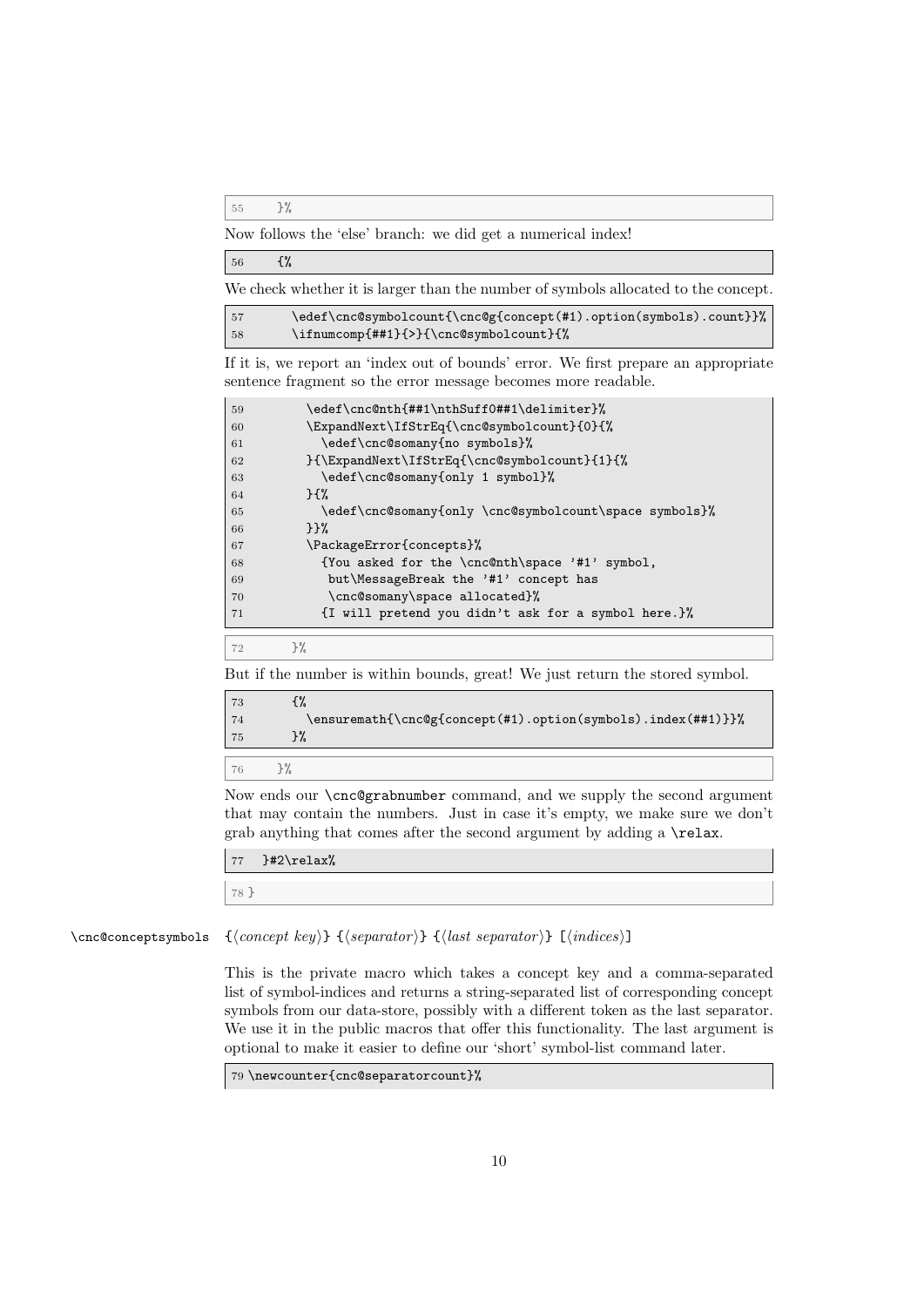```
80 \NewDocumentCommand{\cnc@conceptsymbols}{m m m O{1}}{%
81 \def\cnc@result{}%
```
We loop through the list of indices and produce the symbols one-by-one. We use a rather ugly trick to possibly have a different  $\langle last\, separator \rangle$ . Each separator is stored in a separate macro, and we simply redefine the last one after the loop. This causes one macro to be defined for every single separator in the document, but we don't care, since most of this will be rewritten when we switch to LAT<sub>E</sub>X3.

| 82     | \ifblank{#4}{}{%                                               |
|--------|----------------------------------------------------------------|
| 83     | \def\do##1{%                                                   |
| 84     | \stepcounter{cnc@separatorcount}%                              |
| 85     | \edef\cnc@sepcsname{cnc@separator\arabic{cnc@separatorcount}}% |
| 86     | \csdef{\cnc@sepcsname}{#2}%                                    |
| 87     | \expandafter\expandafter\expandafter\def\expandafter%          |
| 88     | \expandafter\expandafter\cnc@result\expandafter%               |
| 89     | \expandafter\expandafter{\expandafter\cnc@result%              |
| 90     | \csname\cnc@sepcsname\endcsname%                               |
| 91     | \cnc@conceptsymbol{#1}{##1}}%                                  |
| 92     | }\docsvlist{#4}%                                               |
| 93     | \edef\cnc@sepcsname{cnc@separator\arabic{cnc@separatorcount}}% |
| 94     | \csdef{\cnc@sepcsname}{#3}%                                    |
| 95     | \ensuremath{\expandafter\@gobble\cnc@result}%                  |
| 96     | $\frac{1}{2}$                                                  |
|        |                                                                |
| $97$ } |                                                                |

```
\cnc@nameandsymbols {\{concept\ key\} {\{star\}} {\{capitalized\}} {\{star\}}
```
 $\{\langle separator \rangle\} \ {\langle last\ separator \rangle\} \ {\langle indices \rangle\}$ 

This is the private macro which takes a concept key, a few modifiers, a commaseparated list of symbol-indices and custom separators and returns a separated list of the corresponding concept symbols from our data-store. We use it in the public macros that offer this functionality.

\newrobustcmd{\cnc@nameandsymbols}[7]{%

We first check if any  $*$  modifiers were given and, if so, generate an error.

| -99 | \ifboolexpr{ test{\IfBooleanTF{#2}} or test{\IfBooleanTF{#4}} }{% |
|-----|-------------------------------------------------------------------|
| 100 | \PackageError{concepts}%                                          |
| 101 | {You used the * modifier, but pluralization\MessageBreak          |
| 102 | will be decided by the size of the index list}%                   |
| 103 | $\{I \text{ will pretend you didn't use the * modifier.}\}$       |
| 104 | 75%                                                               |

We then typeset the name of the concept. We check pluralization and pass along the capitalization.

```
105 \cnc@csvlistsize{#7}{\cnc@symbollistsize}%
106 \ifnumcomp{\cnc@symbollistsize}{=}{1}{%
107 \cnc@conceptname{\BooleanFalse}{#3}{\BooleanFalse}{#1}%
108 }{%
109 \cnc@conceptname{\BooleanTrue}{#3}{\BooleanFalse}{#1}%
```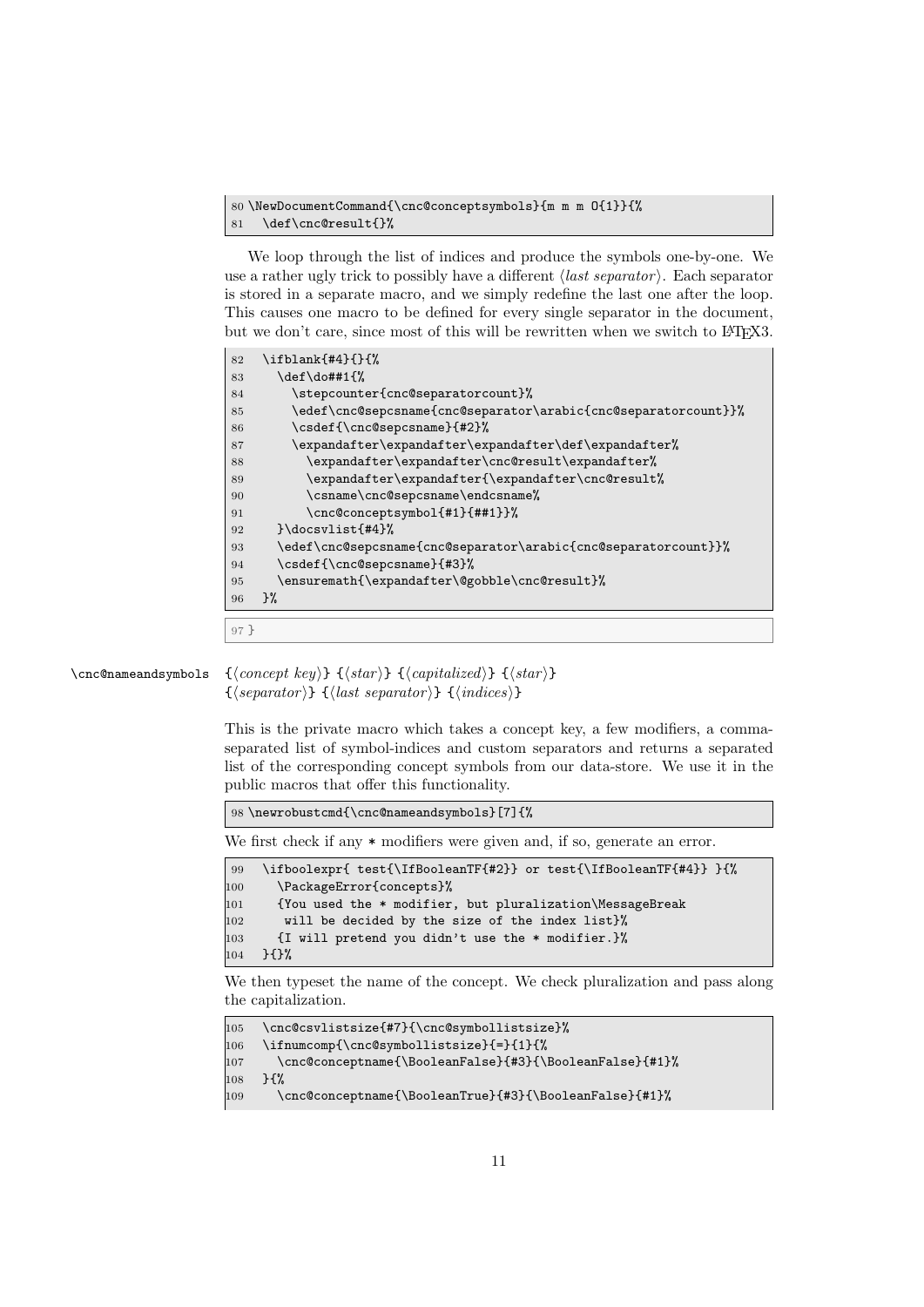110 }%

Finally, we print the symbol list. We take away any whitespace at the end of the name (possible if the name is itself defined in terms of a public concept-name command that introduced an \xspace) and introduce a single space of our own.

111 \unskip{} \cnc@conceptsymbols{#1}{#5}{#6}[#7]%

112 }

### 4.6 Public Macros

We now implement the macros that will be used directly by package users.

\NewConcept  ${\langle concept~key\rangle} {\{\langle options\rangle\}}$ 

We now define the **\NewConcept** command. It should (obviously) be robust.

113 \newrobustcmd\*{\NewConcept}[2]{%

Is this concept key already defined? If so, we report a package error.

```
114 \xifinlist{#1}{\cnc@g{concepts}}{%
115 \PackageError{concepts}%
116 {The concept key '#1' is already taken}%
117 {I will pretend that this '\protect\newconcept'%
118 didn't happen.}%<br>119 }%
119
```
Otherwise, we start the actual processing of this new concept.

120 {%

We add the concept to the concepts list in our datastore.

121 \listcsxadd{\cnc@d{concepts}}{#1}%

We then check which options were explicitly specified by the user. This results in a set of toggles in our datastore, which may be used by other code.

| 122 | \DeclareRobustCommand*{\cnc@registertoggle}[1]{%      |
|-----|-------------------------------------------------------|
| 123 | \newtoggle{\cnc@d{concept(#1).option(##1).given}}%    |
| 124 | \togglefalse{\cnc@d{concept(#1).option(##1).given}}%  |
| 125 | \ltxkeys@newordkey[cnc@toggle]{#1}{##1}[]%            |
| 126 | {\toggletrue{\cnc@d{concept(#1).option(##1).given}}}% |
| 127 | ጉ%                                                    |
| 128 | \cnc@registertoggle{name}%                            |
| 129 | \cnc@registertoggle{Name}%                            |
| 130 | \cnc@registertoggle{plural}%                          |
| 131 | \cnc@registertoggle{Plural}%                          |
| 132 | \cnc@registertoggle{namecmd}%                         |
| 133 | \cnc@registertoggle{symbols}%                         |
| 134 | \cnc@registertoggle{symbolcmd}%                       |
| 135 | \ltxkeys@setkeys*[cnc@toggle]{#1}{#2}%                |
|     |                                                       |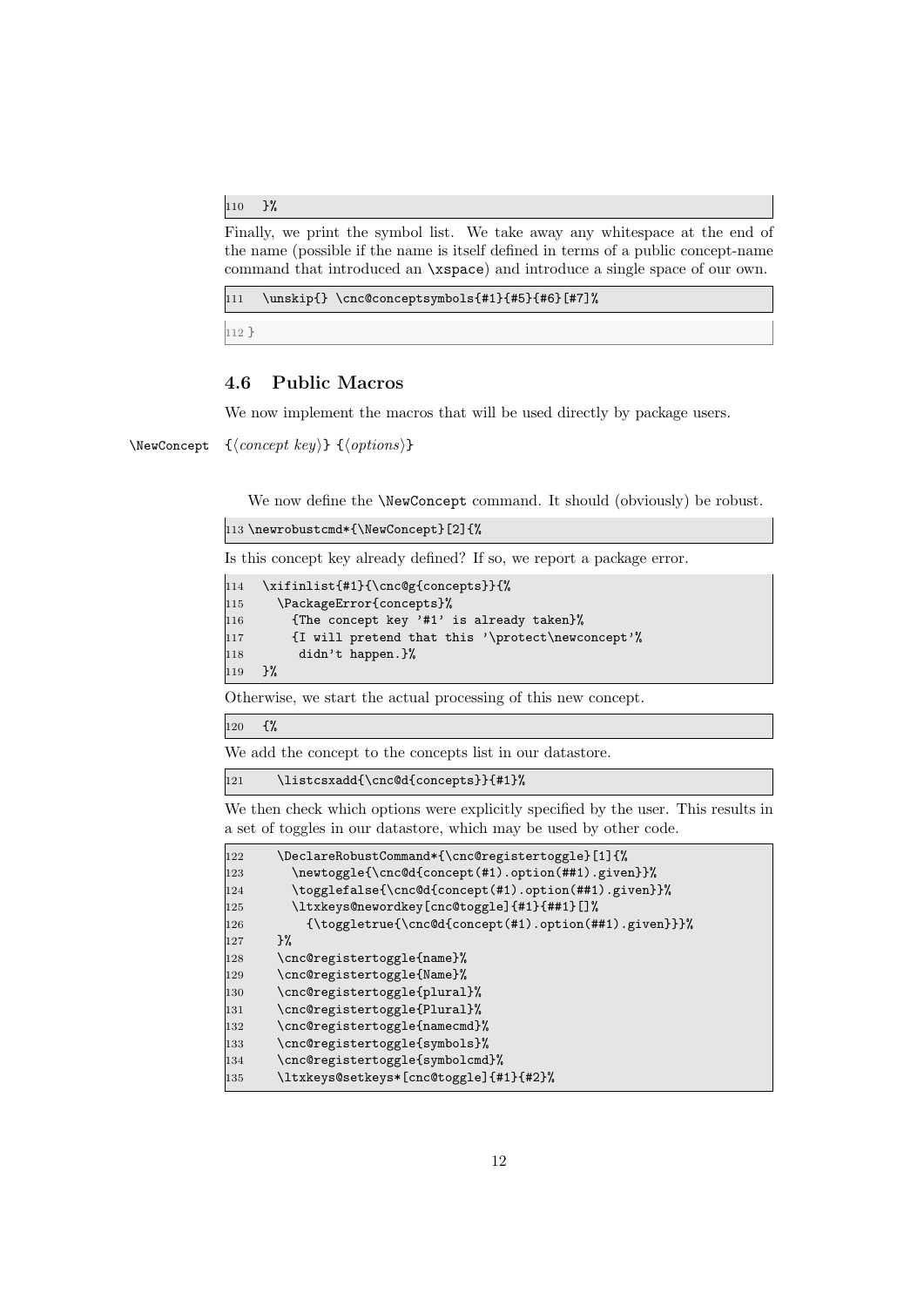We now register the concept name options name, Name, plural and Plural. This is also where we set their default values.

| 136 | \ltxkeys@newordkey[cnc]{#1}{name}%                |  |
|-----|---------------------------------------------------|--|
| 137 | $[41]$ %                                          |  |
| 138 | ${\csc{(\csc{t + 1)}.\option(name)} {\#1}}\$      |  |
| 139 | \ltxkeys@newordkey[cnc]{#1}{Name}%                |  |
| 140 | [\cnc@upper{\cnc@g{concept(#1).option(name)}}]%   |  |
| 141 | $\{\csc{(\csc{t#1).option(Name)}\}^{#1}}\}\$      |  |
| 142 | \ltxkeys@newordkey[cnc]{#1}{plural}%              |  |
| 143 | $[\cnc@g{concept(\#1).option(name)}\unskip s]$    |  |
| 144 | ${\csc{(\csc{t1).option(plural)}{\#1}}\}\$        |  |
| 145 | \ltxkeys@newordkey[cnc]{#1}{Plural}%              |  |
| 146 | [\cnc@upper{\cnc@g{concept(#1).option(plural)}}]% |  |
| 147 | ${\csc{(\csc{t#1).option(Plural)}}}{##1}}$        |  |

We next register the namecmd option. Its default value is the concept key with a \ in front of it. Unlike most other options, though, we require the option name to be explicitly given by the user to actually define the macro. The following code also contains the test.

| 148 | \expandaftercmds{\ltxkeys@newordkey[cnc]{#1}{namecmd}% |
|-----|--------------------------------------------------------|
| 149 | $[\} {\cos name #1\endcos name}]$                      |
| 150 | \iftoggle{\cnc@d{concept(#1).option(namecmd).given}}{% |

We register the option value as given.

\csdef{\cnc@d{concept(#1).option(namecmd)}}{\noexpand##1}%

 $\langle \textit{namecmd} \rangle \quad [ * ] [ ^* ] [ * ] [ \langle \textit{indices} \rangle ]$ 

If the option is processed, we define the concept-specific name command. We distinguish between two cases: whether an index-list was provided or not.

| 152 |                    | \NewDocumentCommand{##1}{t* t^ t* +o}{%                  |
|-----|--------------------|----------------------------------------------------------|
| 153 |                    | \IfValueTF{####4}{%                                      |
| 154 |                    | \cnc@nameandsymbols{#1}{####1}{####2}{####3}%            |
| 155 |                    | $\{.\}$ {\$ and \$}{####4}%                              |
| 156 | $H^{\prime\prime}$ |                                                          |
| 157 |                    | \cnc@conceptname{####1}{####2}{####3}{#1}\unskip\xspace% |
| 158 | ን%                 |                                                          |
| 159 | ን%                 |                                                          |
|     |                    |                                                          |
| 160 | $7.5\%$            |                                                          |
| 161 | $\frac{1}{2}$      |                                                          |

We now register the symbols option. This option expects a list. The callback of the following code processes it one symbol at a time. And we first initialize the symbol counter to 0 in case the list is empty

162 \csdef{\cnc@d{concept(#1).option(symbols).count}}{0}% \ltxkeys@newlistkey[cnc]{#1}{symbols}[]{%

We check if this particular symbol is already defined. We don't want a symbol allocated to different concepts. Or allocated twice to the same concept, for that matter. If all is fine, we update the symbol counter for this concept, we add the symbol itself and we update the reverse map we use for checking duplicates.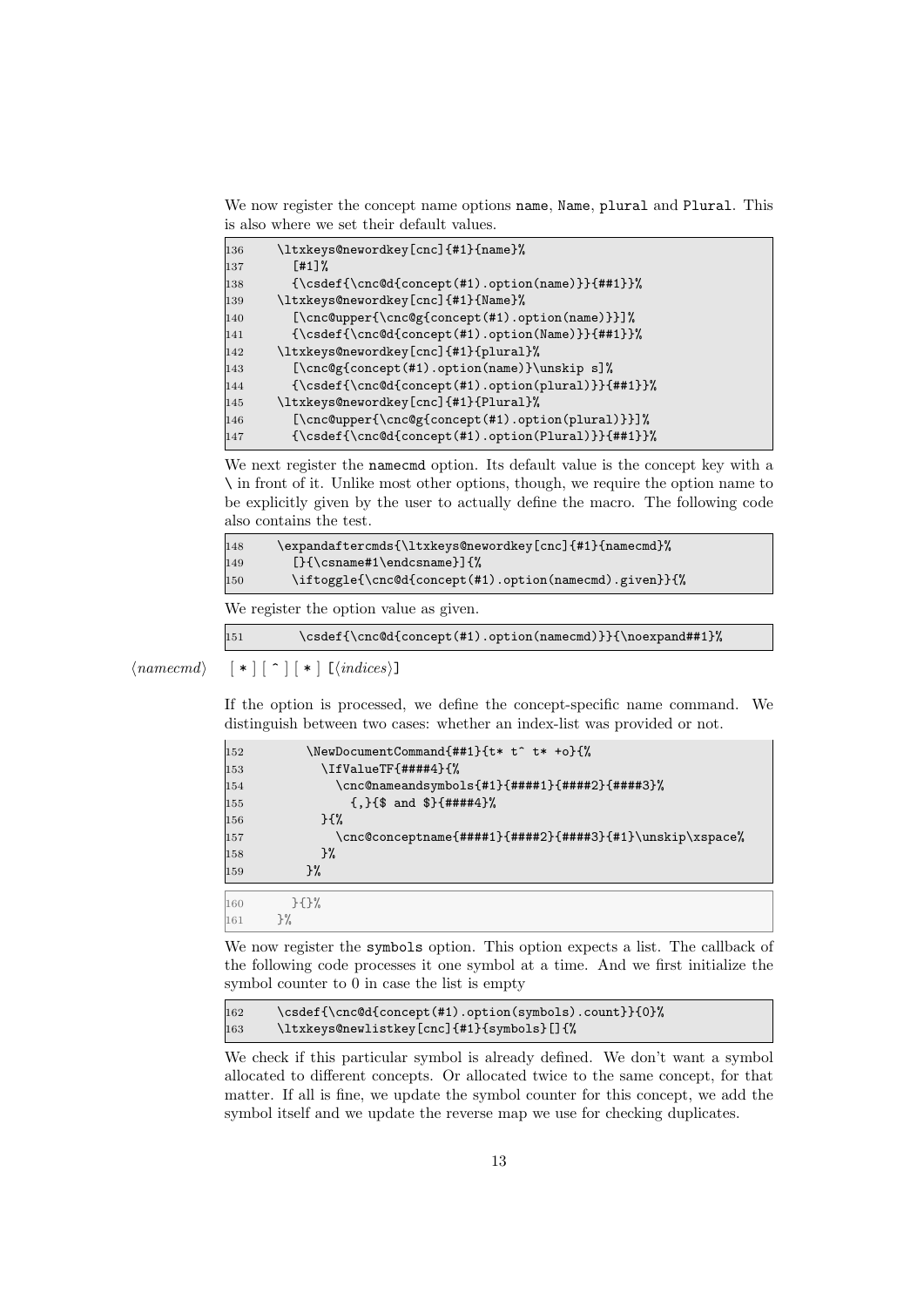| 164 | \ifcsundef{\cnc@d{symbol(\detokenize{##1}).concept}}{% |
|-----|--------------------------------------------------------|
| 165 | \csedef{\cnc@d{concept(#1)%                            |
| 166 | .option(symbols)%                                      |
| 167 | .count}}{\ltxkeys@listcount}%                          |
| 168 | \csdef{\cnc@d{concept(#1)%                             |
| 169 | .option(symbols)%                                      |
| 170 | .index(\ltxkeys@listcount)}}{##1}%                     |
| 171 | \csedef{\cnc@d{symbol(\detokenize{##1}).concept}}{#1}% |
| 172 | }%                                                     |
|     |                                                        |

If the symbol is already in use we report a package error.

| \PackageError{concepts}%<br>174                            |  |
|------------------------------------------------------------|--|
| {The symbol '\detokenize{##1}' is already allocated<br>175 |  |
| to the '\cnc@g{symbol(\detokenize{##1}).concept}'<br>176   |  |
| concept}%<br>177                                           |  |
| {I will pretend that you did not<br>178                    |  |
| try to add this symbol. $\frac{1}{b}$<br>179               |  |
| ጉ%<br>180                                                  |  |

#### }%

We register the symbolcmd option. It does not really have a default, but we give an empty default so we can test for the empty string inside.

```
182 \ltxkeys@newordkey[cnc]{#1}{symbolcmd}[]{%
183 \ifblank{##1}{}{%
```
We register the option value as given.

| 184 |  | $\csc{(\csc{t+1).option(symbolcmd)}}\$ |
|-----|--|----------------------------------------|
|-----|--|----------------------------------------|

 $\langle symbolcmd \rangle$  [  $\langle index \rangle$  ]

If the option is processed, we now define the concept-specific 'short' command used to typeset one or more of the allocated symbols. It doesn't have a conventional argument, but it grabs all numerals following it and uses that as an index to the symbol. If a number was not detected, we pass control to the \cnc@conceptsymbols command, which is still able to grab a square bracket delimited list of indices.

| 185 | \newrobustcmd*{##1}{%   |                                                                            |  |
|-----|-------------------------|----------------------------------------------------------------------------|--|
| 186 | \cnc@grabnumber{%       |                                                                            |  |
| 187 | \IfInteger{########1}{% |                                                                            |  |
| 188 |                         | \cnc@conceptsymbol{#1}{########1}%                                         |  |
| 189 |                         | }{%, TODO: check for square bracket (we still may want to report an error) |  |
| 190 |                         | \cnc@conceptsymbols{#1}{,}{,}%                                             |  |
| 191 | $3\%$                   |                                                                            |  |
| 192 | }%                      |                                                                            |  |
| 193 | }‰                      |                                                                            |  |
| 194 | $\}$ %                  |                                                                            |  |
| 195 | 3%                      |                                                                            |  |

Finally, we issue the command to parse and process all options.